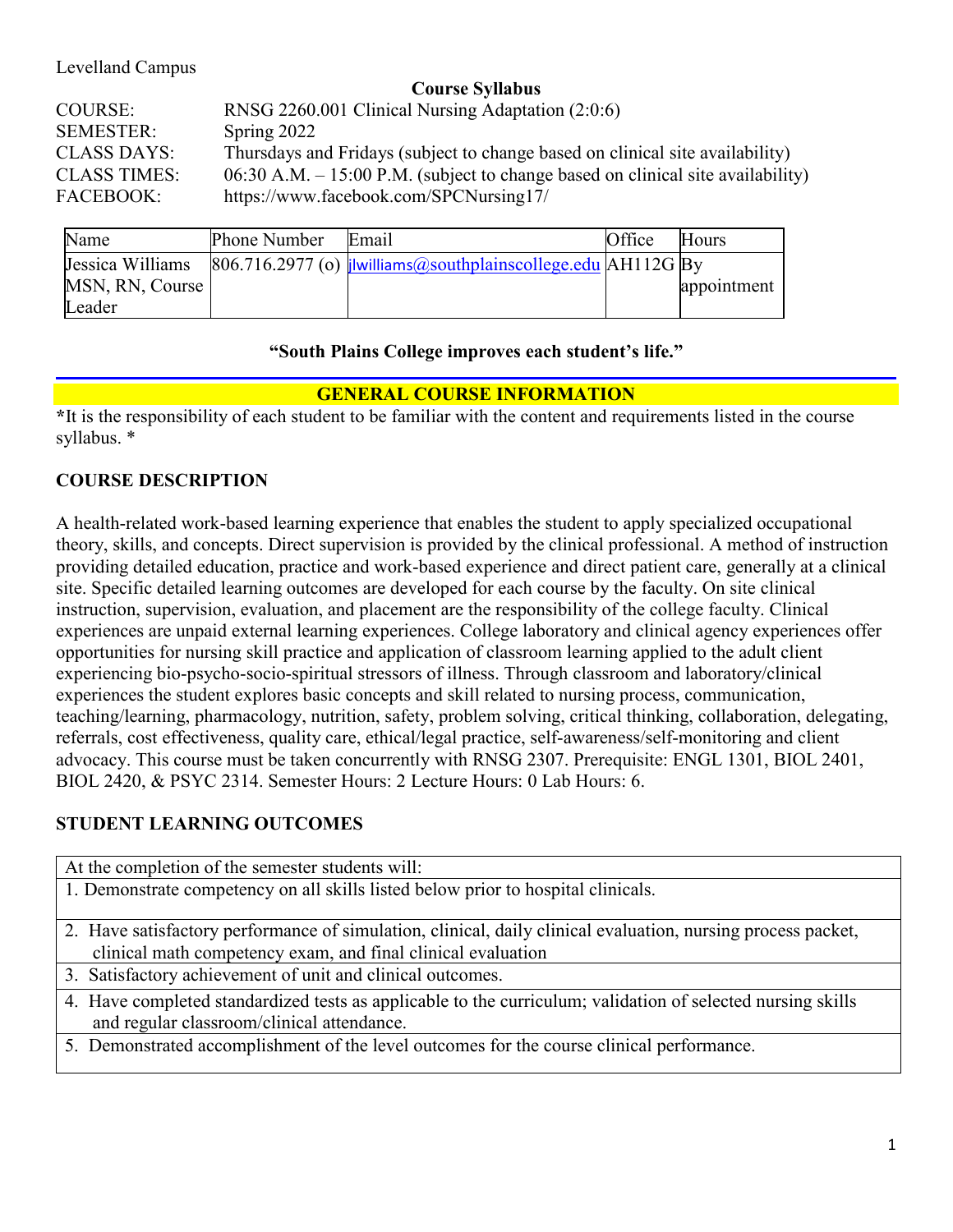#### **COURSE OBJECTIVES**

Upon satisfactory completion of RNSG 2307, RNSG 2260, and RNSG 1115, the student will meet the following: SCANs (Secretary's Commission on Attaining Necessary Skills) Competencies foundations skills found within this course are (C1 - C3, C5-7, C9, C11-13, C16-C20, F1-9, F12-13, & F16-F17). SPC ADNP Graduate Outcomes: 1-5. DECs (Differentiated Essential Competencies) are included in the clinical evaluation tool.

### **EVALUATION METHODS**

Students will be evaluated using a variety of methods including but not limited to live or recorded skills demonstration, lab practicum, clinical evaluation tool, and clinical paperwork. Teaching methods will include but not limited to clinical instruction, simulation (low fidelity, high fidelity, and virtual simulation), lab instruction with demonstration, simulation scenarios, case studies, focus learning groups, clinical debriefing, and other assignments as deemed necessary. This course will offer **face-to-face instruction** with online instruction provided to supplement and enhance learning.

### **ACADEMIC INTEGRITY**

It is the aim of the faculty of South Plains College to foster a spirit of complete honesty and a high standard of integrity. The attempt of a student to present his or her own work which he or she has not honestly performed is regarded by the faculty and administration as a serious offense and renders the offender liable to serious consequences, including possible suspension.

**Cheating** - Dishonesty of any kind on examinations or on written assignments, illegal possession of examinations, the use of unauthorized notes during an examination, obtaining information during an examination from the textbook or from the examination paper of another student, assisting others to cheat, alteration of grade records, illegal entry or unauthorized presence in the office are examples of cheating. Complete honesty is required of the student in the presentation of all phases of coursework, including all quizzes, exams, and all assignments.

**Plagiarism** - Offering the work of another as one's own, without proper acknowledgment, is plagiarism; therefore, any student who fails to give credit for quotations or essentially identical expression of material taken from books, encyclopedias, magazines and other reference works, or from themes, reports or other writings of a fellow student, is guilty of plagiarism.

### **VERIFICATION OF WORKPLACE COMPETENCIES**

No external learning experiences are provided in this course but learning experiences in the lab provides the setting in which the student applies workplace competencies. Successful completion of the designated RNSG 2260 course outcomes will allow the student to continue to advance within the program. Successful completion of RNSG 2260 meets the requirements as stated in the Differentiated Essential Competencies of Graduates of Texas Nursing Program.

#### **BLACKBOARD**

Blackboard is an e-Education platform designed to enable educational innovations everywhere by connecting people and technology. This educational tool will be used in this course throughout the semester.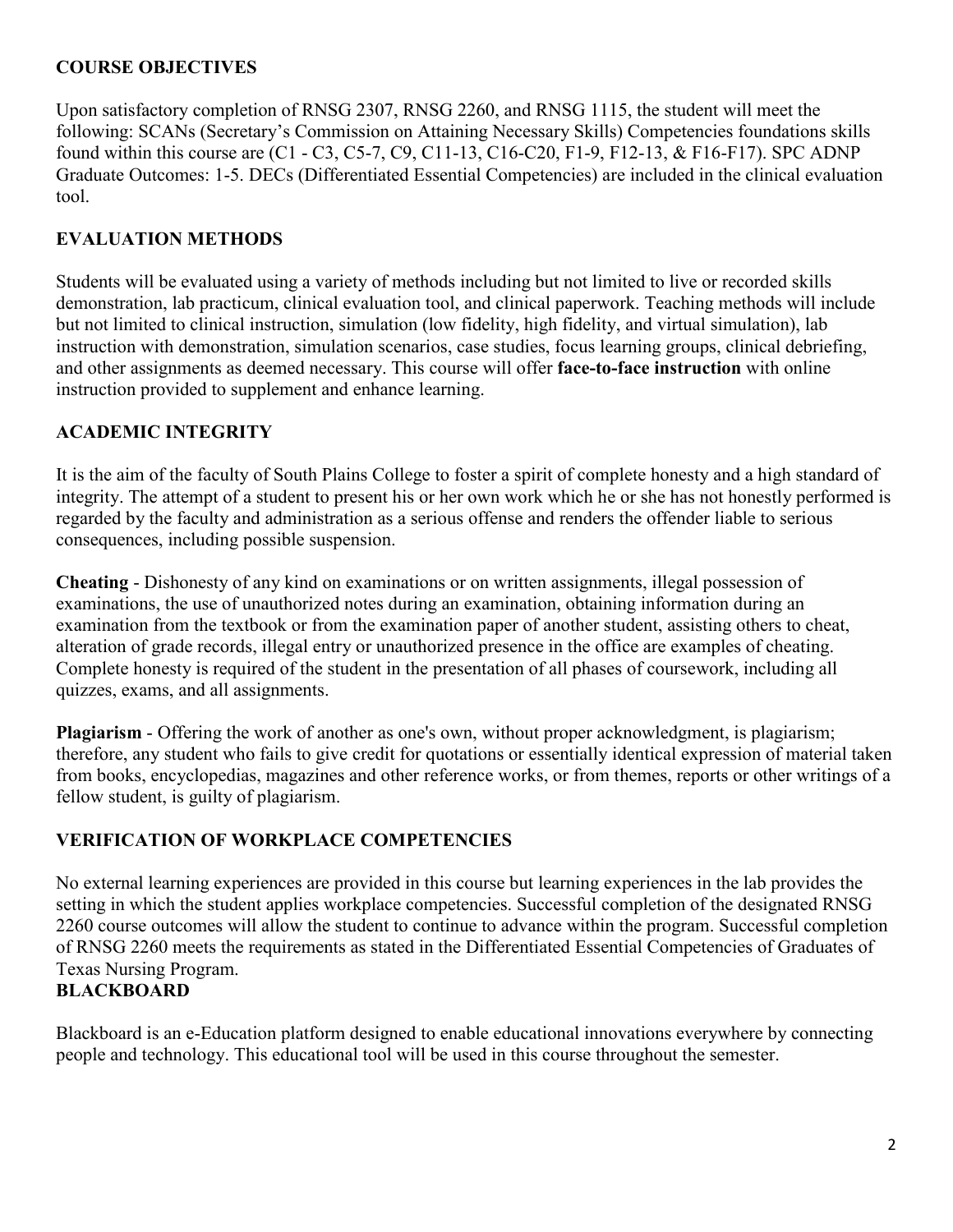## **FACEBOOK**

The nursing program has a Facebook page at https://www.facebook.com/SPCNursing17/. In addition to the South Plains College website; this Facebook page will be used to keep students up-to-date on program activities, weather delays, South Plains College announcements and will help with program recruitment. "Liking" the South Plains College Nursing Facebook page is not mandatory, nor are personal Facebook accounts, to access this page.

#### **SCANS and FOUNDATION SKILLS**

Refer also to Course Objectives. Scans and Foundation Skills attached.

#### **SPECIFIC COURSE INFORMATION**

**TEXT AND MATERIALS (If a newer edition is available, the newer is the book of choice)**

Taylor, C., Lynn, P., & Bartlett, J. (2019). *Lippincott Course Point Plus. Fundamentals of Nursing: The art and science of person-centered nursing care* (current ed.). Wolters Kluwer. ISBN: 9781975123901 (this option includes the electronic textbook)

#### **You** *may* **purchase the physical text listed below in addition to Course Point Plus listed above if you prefer to have the physical textbook. You must have either the electronic text or physical textbook.**

Taylor, C., Lynn, P., & Bartlett, J. (2019). *Fundamentals of Nursing: The art and science of person-centered nursing care* (current ed.). Wolters Kluwer. ISBN: 9781496362179 (only required if you choose to have the physical textbook instead of the electronic textbook)

Other Required Text:

Carpenito, L. (2017). *Nursing diagnosis: Application to clinical practice* (current ed.). Wolters Kluwer. ISBN: 9781496338419

Frandsen, G, & Pennington, S. (2020). *Abrams' Clinical Drug Therapy* (current ed.). Wolters Kluwer. ISBN: 9781975136130

Hinkle, J., & Cheever, K. (2017). *Brunner & Suddarth's textbook of medical-surgical nursing* (current ed.). Wolters Kluwer Health: Lippincott Williams & Wilkins. ISBN: 1496347994

Houghton, P., & Houghton, T. (2009). *APA: The easy way* (current ed.). XanEdu. ISBN: 9780923568962 Kee, J. (2018). *Laboratory and diagnostic testing with nursing implications* (current ed.). Pearson. ISBN: 0134704460

Any Nursing Drug Handbook (except Davis' Drug Guide)

#### **RECOMMENDED TEXTS**

American Psychological Association. (2020). *Publication manual of the American Psychological Association* (7th ed.). Washington, DC: Author. ISBN: 1433832178

Macklin, D., Chernecky, C., & Infortuna, H. (2011). *Math for clinical practice.* (2<sup>nd</sup> ed.). Mosby Elsevier. ISBN: 9780323064996.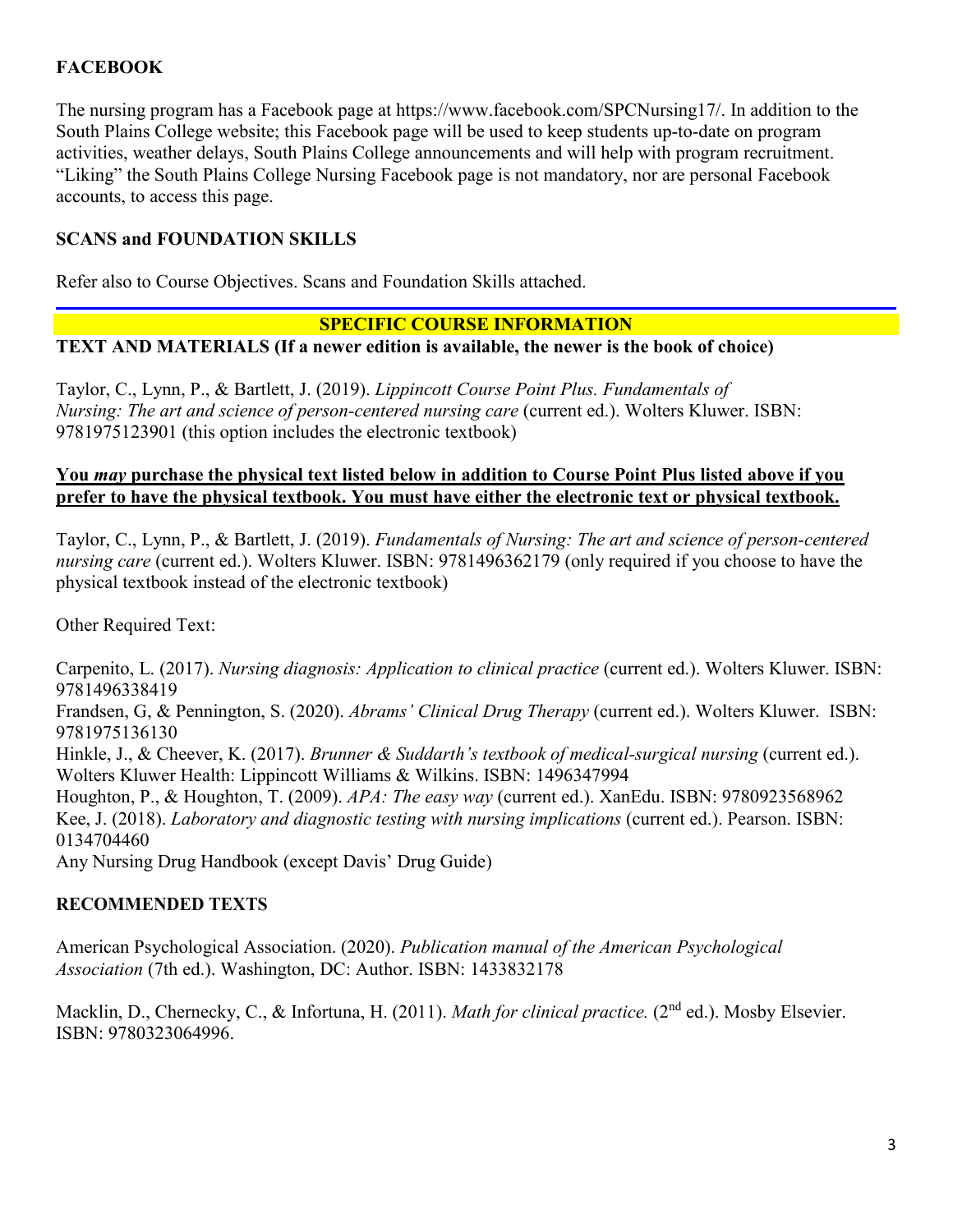## **ATTENDANCE POLICY (\*READ CAREFULLY)**

#### **Clinical/Lab Attendance**

Students are expected to attend all labs/clinical to be successful in this course. The student may be administratively withdrawn from the course when absences become excessive as defined in the course syllabus. When an unavoidable reason for class/clinical absence arises, such as illness, an official trip authorized by the college or an official activity, the instructor may permit the student to make up work missed. It is the student's responsibility to complete work missed within a reasonable period of time as determined by the instructor. Students are officially enrolled in all courses for which they pay tuition and fees at the time of registration. Should a student, for any reason, delay in reporting to a class after official enrollment, absences will be attributed to the student from the first class meeting.

Students who enroll in a course but have "Never Attended" by the official census date, as reported by the faculty member, will be administratively dropped by the Office of Admissions and Records. A student who does not meet the attendance requirements of a class as stated in the course syllabus and does not officially withdraw from that course by the official census date of the semester, may be administratively withdrawn from that course and receive a grade of "X" or "F" as determined by the instructor. Instructors are responsible for clearly stating their administrative drop policy in the course syllabus, and it is the student's responsibility to be aware of that policy. It is the student's responsibility to verify administrative drops for excessive absences through MySPC using his or her student online account. If it is determined that a student is awarded financial aid for a class or classes in which the student never attended or participated, the financial aid award will be adjusted in accordance with the classes in which the student did attend/participate and the student will owe any balance resulting from the adjustment.

[\(http://catalog.southplainscollege.edu/content.php?catoid=47&navoid=1229#Class\\_Attendance\)](http://catalog.southplainscollege.edu/content.php?catoid=47&navoid=1229#Class_Attendance)

The SPC ADNP policy must be followed. Refer to the SPC ADNP Nursing Student Handbook to review this policy. Punctual and regular clinical attendance, as stated in the SPC handbook, is required of all students attending South Plains College. According to SPC Student Handbook, there are no excused absences. The course leader has the prerogative of dropping the student from the course for any absences. Students are expected to attend all scheduled clinical days. **The student can miss no more than four (4) clinical hours.** A student missing more than four (4) clinical hours will be dropped from RNSG 2260. The course leader may initiate the withdrawal of the student for any absences. Reinstatement is handled on an individual basis. Do not be tardy, tardiness is cumulative and will count towards the number of hours that can be missed. Cellphones must be turned off while in the NLRL (nursing learning resource lab).

### **Dropping a Class**

Dropping a class will be initiated by the instructor. If a student is not successful in one or more of the following courses: RNSG 1115, RNSG 2307, or RNSG 2260. The instructor will meet with the student to discuss which class(es) will be dropped and which class(es) a grade will be assigned. (RNSG 1115, RNSG 2307, and/or RNSG 2260).

### **Withdrawing from All Classes**

If a student wishes to withdraw from all courses, they should initiate that process with the Advising Office. They can schedule an appointment with an advisor by visiting [http://www.southplainscollege.edu/admission](http://www.southplainscollege.edu/admission-aid/advising/spcadvisors.php%C2%A0or%20by%20calling%20806-716-2366)[aid/advising/spcadvisors.php](http://www.southplainscollege.edu/admission-aid/advising/spcadvisors.php%C2%A0or%20by%20calling%20806-716-2366) or by calling 806-716-2366.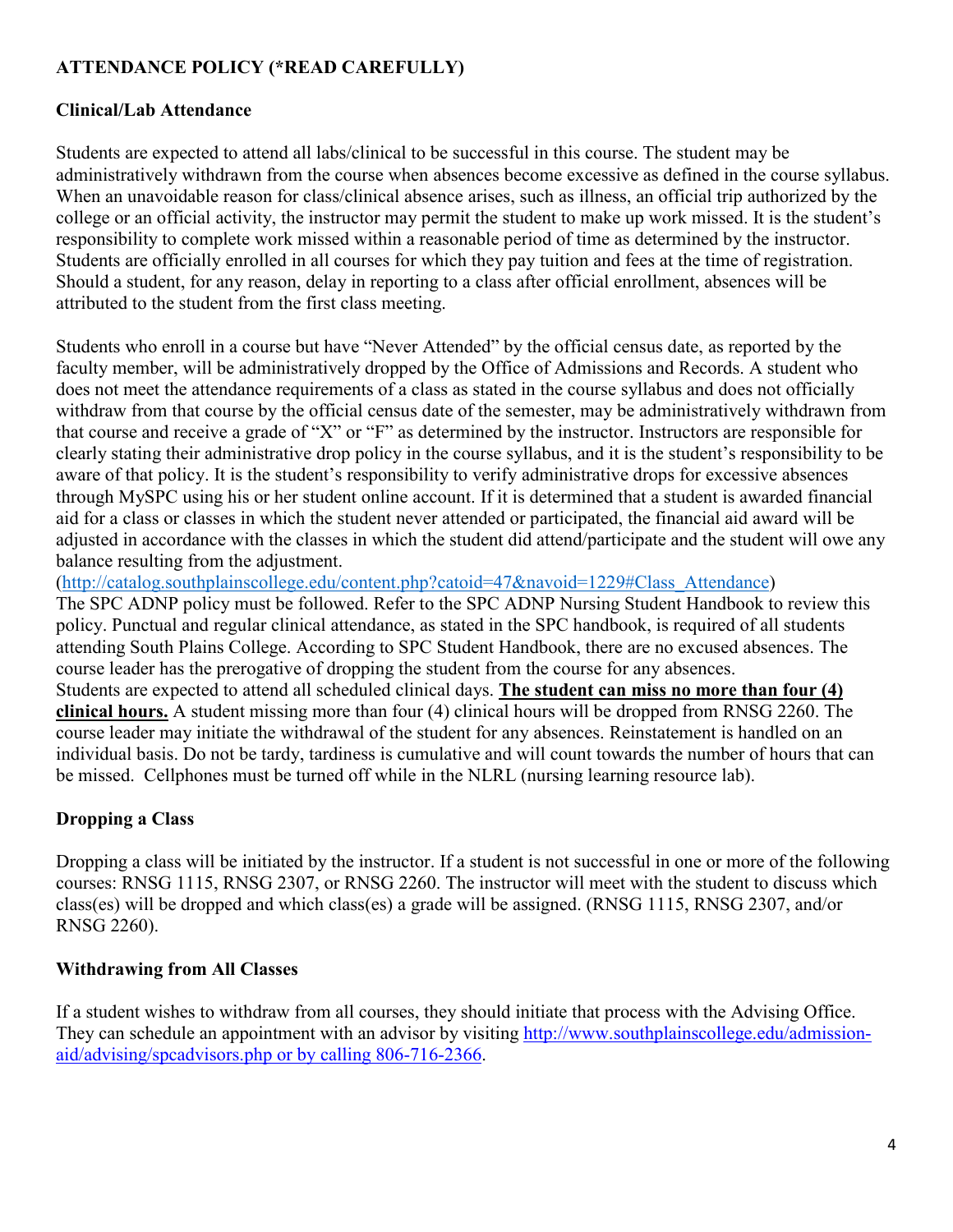## **Schedule Change (after late registration and before census date)**

To make a schedule change after late registration (September  $3<sup>rd</sup>$ ) and before the census date (September  $20<sup>th</sup>$ ), students should submit a **[Schedule Change Form.](https://forms.office.com/Pages/ResponsePage.aspx?id=ZrGRbWrP6UWeIqAmJdCCqRkmPIpp6AVCixFJfcqITt9UODIyTkRZSkFHVDNSVFRFV0g0T0tVWVAwRi4u)** After late registration, adding a class requires instructor approval. If a student is requesting to be added to one of your courses and you approve, please email [registrar@southplainscollege.edu](mailto:registrar@southplainscollege.edu) with your approval. This can take the place of signature on the Schedule Change Form that we have required in the past. For additional information regarding schedule changes, drops and withdrawals, [click here.](http://www.southplainscollege.edu/admission-aid/apply/schedulechanges.php)

# **ASSIGNMENT POLICY**

Assignments and skills missed due to an unexcused absence may not be made up. Assignments are due by the assigned dates and times in Central Standard Time (CST) on the class schedule. Students should contact faculty prior to the due date and time if they anticipate material will be late. Please note, contacting faculty will not guarantee the receipt of an extension for the assignment. Please allow enough time for preparation and submission of each assignment prior to the scheduled due date. Failure to complete any assignment by the due date will result in a **5-point deduction** each day late up to 5 days, at which time the student will receive a zero for the assignment. Students may be asked to scan, and upload required documents before into Blackboard. Scanners are in several locations on campus. Students may also choose to use their cellphone using the notes section (Apple App Store) or an app of choice (I-scan, etc.). Assignments must be uploaded as a PDF. A digital upload is considered a digital signature.

# **CLINICAL MATH COMPETENCY EXAM**

Students must pass a clinical math competency exam by the scheduled due date and prior to the student's first hospital clinical. Students are only allowed to miss 2 questions to receive a passing score of 90%. Students unsuccessful on the first math exam will be required to remediate. Students will be given up to three attempts to receive a passing score. If a scheduled clinical math exam is missed it cannot be made up. The missed attempt will count as a failure. **Failure to successfully pass the math test on the third attempt will result in failure of the course.** Review Clinical Math Competency Exam and additional instructions under Clinical Math Competency Exam learning module located under course content in Blackboard. See Calendar for dates.

# **ADDITIONAL INFORMATION (\*READ CAREFULLY)**

# Students must arrive in **full SPC uniform for skills check offs, recording of skills, Reese Simulation,**

**clinical sites, and Reese Advanced Simulation.** Failure to comply will the SPC Uniform Policy may result in the student being sent home, resulting in a zero for any assignments due that day (skills check offs, clinical daily attendance, and/or evaluations). The clinical instructor will remove the student from the clinical setting if the student demonstrates unsafe clinical performance. Unsafe clinical performance may result in clinical failure and/or dismissal from the ADNP. Examples of unsafe clinical performance include, but are not limited to the following:

- a. Failure to complete assigned clinical paperwork
- b. Placing a patient in physical or emotional danger
- c. Assuming inappropriate independence
- d. Failure to accept moral and legal responsibility for his/her own actions
- e. Violation of professional integrity as expressed in the ANA Code of Ethics
- f. Having a cellphone in a clinical or simulation area.

Prior to administration of medication in the clinical area, students must have passed the math competency test and the medication administration skills. Prior to administration of medication in the clinical area, students must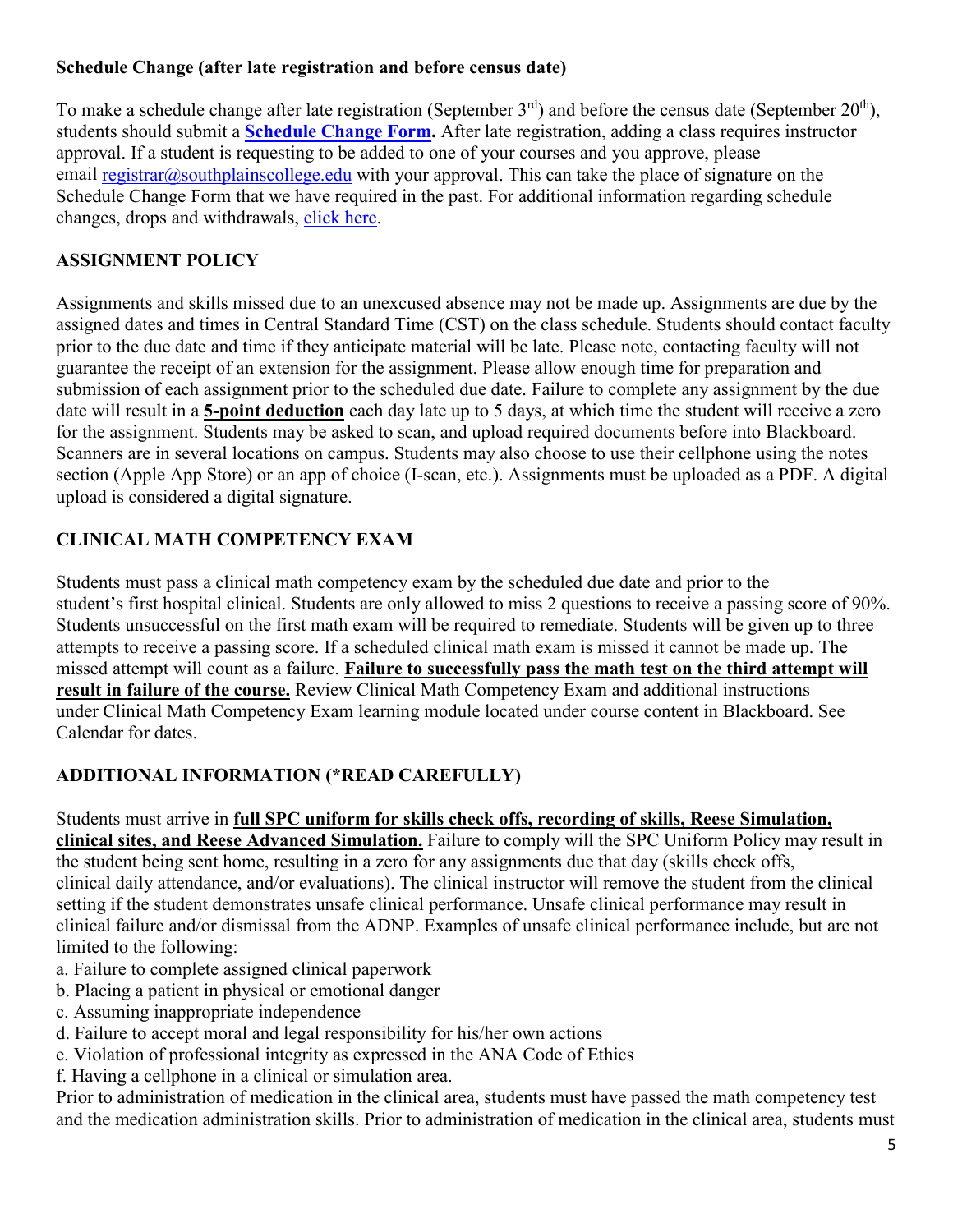discuss the medications with the instructor, check physician orders, and perform all rights. All medication preparation and administration must be observed by licensed personnel. Students are **NEVER** allowed to prepare and/or administer medications without supervision. No cellphones or smart watches are allowed in the clinical setting. These devices must be left in your vehicle. Failure to comply will result in the student being sent home, resulting in a zero for the daily clinical evaluation. All clinical procedures must be performed and evaluated in the skills laboratory prior to performing the skill in the clinical setting. All invasive procedures must be observed by the instructor. Students will comply with Health Insurance Portability and Accountability Act (HIPAA) in and out of the clinical setting. HIPAA violations are subject to the student's removal from the SPC nursing program.

## **SKILLS CHECK-OFF**

The following skills be evaluated in this course wound care, nasogastric tube insertion and care, sterile urinary catheter, sterile CVL dressing change, and tracheostomy care & suctioning. IV insertion will be evaluated with a live skills checkoff where students will initiate and discontinue an IV catheter on a classmate, see below for live intravenous (IV) skills checkoff. Medication administration will be evaluated during Reese Simulation where students will be required to give medications for a variety of routes including intramuscular (IM), intradermal (ID), subcutaneous (subcut), oral (PO), topical, and intravenous (IV) including both intravenous piggyback (IVPB) and/or slow intravenous push (SIVP).

The skills must be passed by the due date listed on the course calendar. Failure to successfully pass the skill by the assigned date will result in course failure. All required skills will be demonstrated during class time. Students will be scheduled for a live skills checkoff. If the student is unsuccessful on any skill(s) during the live checkoff, a second opportunity will be allowed following documented lab practice as determined by the instructor and remediation plan**.** A remediation plan will be made and completed before the student can schedule a second appointment. If a second or third attempt is needed the student will need to arrange with the instructor a time that a live checkoff can be arranged. If the skill is failed on the second attempt, a third opportunity will be allowed following completion of a second remediation plan given by instructor. If the skill is not passed on the third attempt, this will result in a failure of the course.

### **SKILLS REMEDIATION POLICY**

Students who are not successful in their skills will receive a Skill Enhancement Sheet with the following: 1) additional lab practice hours for each failed rubric/skill, 2) additional assignment(s) on failed skill(s). Students MUST complete assigned remediation plan according to Skill Enhancement Sheet prior to second or third attempt/recording and upload with next rubric attempts, failure to upload will cause a delay in grading process. If you are late on turning in skill, you will have an automatic fail and need to complete your second/third attempt without instructor feedback. Failure to complete remediation or pass the skill before the assigned due date per calendar will result in unsatisfactory of skill and student will fail RNSG 1105.

# **LIVE INTRAVENOUS (IV) SKILLS CHECKOFF**

Students will initiate and discontinue an intravenous (IV) catheter **on another student**. This skills checkoff will be completed after the student has completed the IV demo and practice. This will be done in instructor led groups. Students must review, agree, and sign a consent form before the IV can be initiated and discontinued. The student may opt out of participation; however, the student must still demonstrate competency to pass the IV therapy portion of the skills.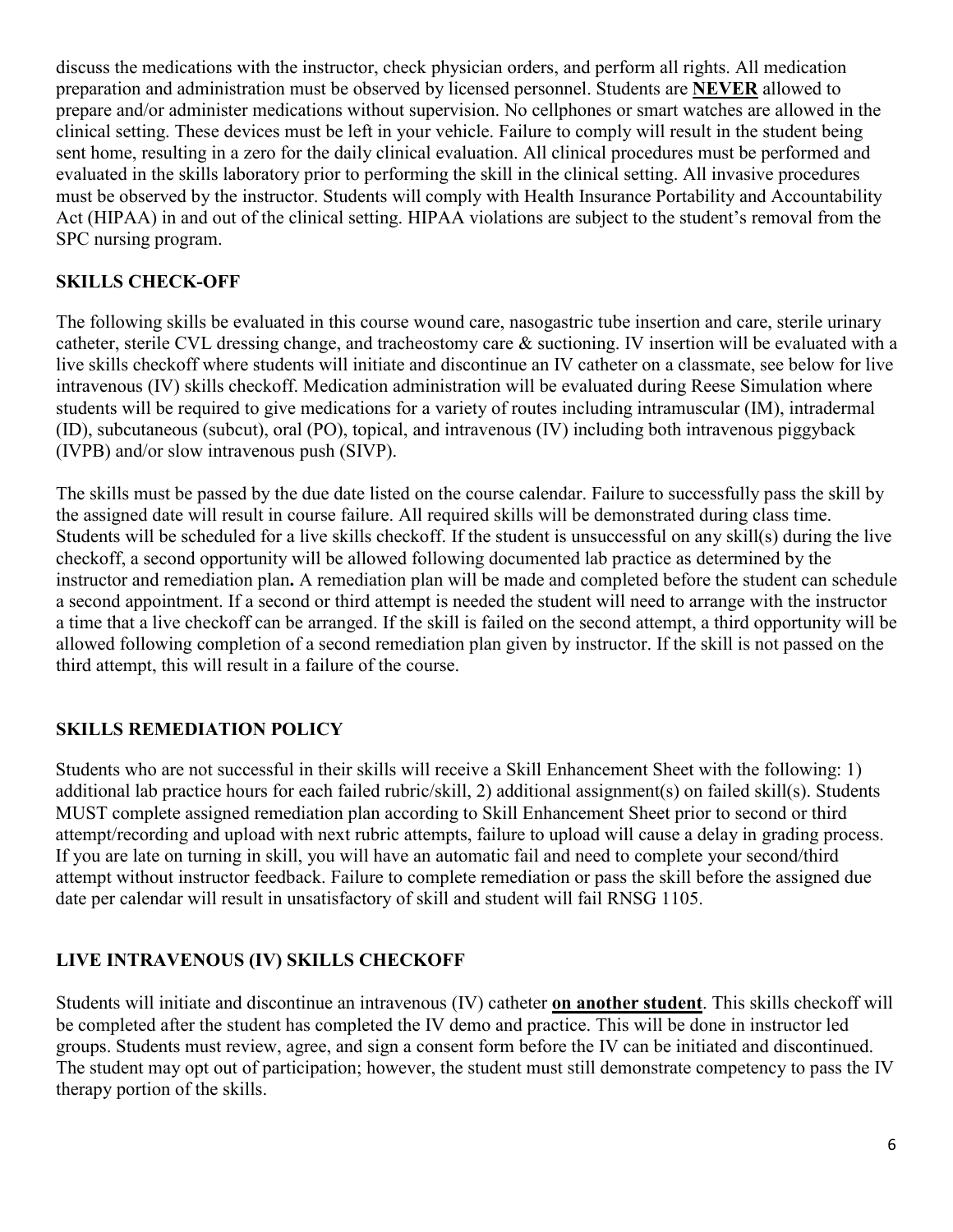#### **REESE SIMULATION**

Students will complete 2 hours in the Center for Clinical Excellence simulation lab on the Reese campus. The student will be evaluated on the four roles of nursing, which include: member of the profession, provider of patient centered care, patient safety advocate, and member of the healthcare team. The student will be given a patient scenario in which they will complete the following: medication cards, discussion of medications to be given to the patient, safely administer ordered medications, perform a head-to-toe assessment, laboratory and diagnostic studies, nursing process, pathophysiology, and debriefing. The Simulation Clinical Performance Evaluation must be passed with 77% or above. In addition, the student will complete the Reese Simulation Clinical Packet. Review additional instructions under Reese Simulation learning module located under course content in Blackboard. See Calendar for dates.

#### **HOSPITAL CLINICAL**

Students will complete 6 Hospital Clinical days in which they will be evaluated on clinical decision making, communication with the client/family and other health care professionals, information management, leadership, safety, professionalism, and work ethic. Identifying the four roles of nursing, which include: member of the profession, provider of patient centered care, patient safety advocate, and member of the healthcare team. Students will be assigned to licensed personnel (RN or LVN) and along with his/her nurse will assume care of one patient. The student will perform all skills that the student has passed and demonstrated competency. The student will perform total patient care, in addition, documenting all care on their patient. Students **must** have an instructor present to perform any invasive procedure such as but not limited to medication administration, catheter insertion, etc. Students are also highly encouraged to seek other learning opportunities with other patients as time permits. The student must pass each Hospital Daily Performance Evaluation with a minimal of a 77% average for each scheduled clinical rotation. Students must pass all 4 nursing processes with a minimum of a 77% based on the patients in the hospital setting. A nursing diagnosis can only be used one (1) time on a nursing process during the semester. You cannot repeat a nursing diagnosis previously submitted for a nursing process in any clinical setting (including Reese Simulation). A pathophysiology can only be used one (1) time per clinical rotation during the semester. You cannot repeat a pathophysiology previously submitted in any clinical setting (including Reese Simulation). Repeating a nursing diagnosis in a nursing process or pathophysiology will result in a zero for the clinical rotation, thus resulting failure in RNSG 2260. Review additional instructions under Hospital Clinical module located under course content in Blackboard. See Calendar for dates.

#### **CLINICAL MAKE UP**

Students are expected to attend clinical rotations. In the event of serious sickness or unexpected events approved by the instructor the student will be required to make up the absence in the hospital clinical setting, the SIM lab at Reese, or be given 4 Course Point + VSIM assignments.

#### **VSIMS (Make up for illnesses or unavoidable reasons with proper instructor notification)**

Students will complete VSIM as assigned in which they will be evaluated on clinical decision making, communication with the client/family and other health care professionals, information management, leadership, safety, professionalism, and work ethic. Identifying the four roles of nursing; Member of The Profession, Provider of Patient-Center Care, Patient Safety Advocate, and Member of Health Care Team. The student will be required to complete all aspects of the VSIM and documentation**.** To receive credit **s**tudents must complete a prioritized nursing diagnosis (minimal of three) in full PES format. The student will have only 1 opportunity to correct VSIM nursing diagnosis if not meeting standards. You cannot repeat a nursing diagnosis previously submitted for a nursing process in any clinical setting (including the SIMs clinical experience). A pathology can only be used one (1) time per clinical rotation including the SIMs clinical experience during the semester. Repeating a nursing diagnosis in a nursing process or pathology will result in a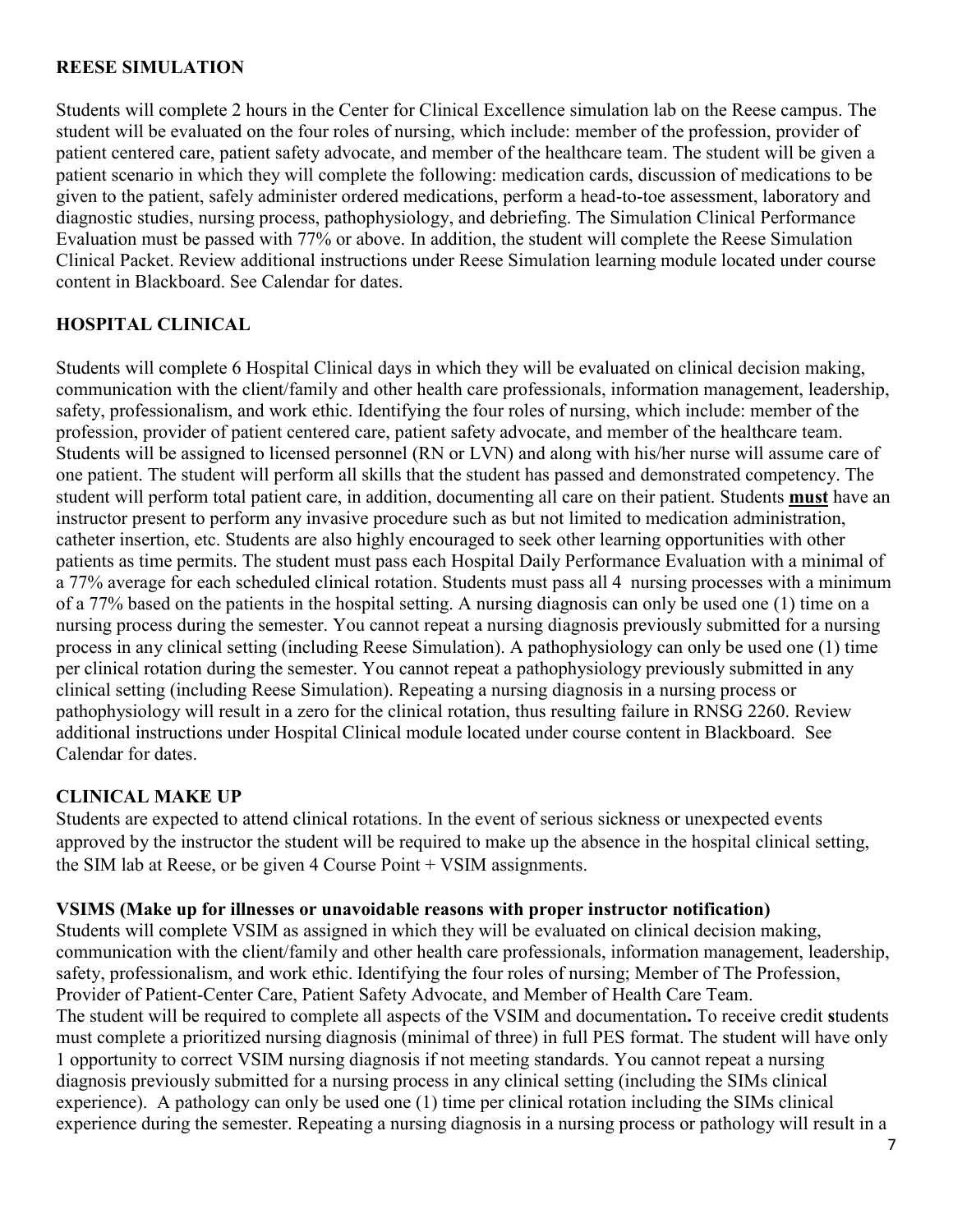"0" for the clinical rotation, thus resulting failure in RNSG 1160. VSIM will have a pretest, VSIM, and posttest. The student will have unlimited attempts to make the highest grade (minimal of 77%), which will reflect the daily clinical evaluation grade.

#### **SIMs CLINICAL (Subject to change based on clinical availability) (Make up for illnesses or unavoidable reasons with proper instructor notification)**

Students will complete a SIMs Clinical day in which they will be evaluated on clinical decision making, communication with the client/family and other health care professionals, information management, leadership, safety, professionalism, and work ethic. Identifying the four roles of nursing; Member Of The Profession, Provider Of Patient-Center Care, Patient Safety Advocate, and Member Of Health Care Team. Student will be given a patient scenario in which they will complete the following: drug medication cards, discussion of medications to be given to the patient, safely administer medications, perform a head to toe assessment, laboratory and diagnostic studies, nursing process, pathology, and debriefing. The SIMS Clinical Performance Evaluation must be passed with 77% or better along with a 77% for the nursing process grading criteria. The student will have only 1 opportunity to correct the SIMs nursing process if a minimal grade of 77% is not obtained initially. The corrected nursing process must score a minimal of 77%.

Review additional instructions under SIMs Clinical learning module located under course content in Blackboard. See Calendar for dates.

## **REESE ADVANCED SIMULATION**

.

Students will complete 10 hours in the Center for Clinical Excellence simulation lab on the Reese campus. The student will be evaluated on the four roles of nursing, which include: member of the profession, provider of patient centered care, patient safety advocate, and member of the healthcare team. The student will work in teams (2-3) to complete the advanced simulation. The Simulation Clinical Performance Evaluation must be passed with 77% or above. Review grading rubric and additional instructions under Reese Advanced Simulation learning module located under course content in Blackboard. Completed grading rubric should be submitted on Blackboard under assignments by scheduled due date.

# **STUDENT CLINICAL EVALUATION TOOL**

Students will be evaluated on their clinical/simulation performances using the Final Clinical Evaluation Tool. Students must score **satisfactory** on each criterion on the Final Clinical Evaluation tool to successfully pass the course. The course leader and/or clinical instructor will complete the Final Clinical Evaluation tool based on the student's clinical/simulation performances and submit to the student electronically. A Final Clinical Evaluation tool will be completed at midterm (after the second hospital rotation) as well as a final clinical evaluation (completed after Reese Advanced Simulation) in efforts to give the student feedback and allow opportunities for improvement. Failure to score **satisfactory** on each criterion on the Final Clinical Evaluation tool will result in a failure for RNSG 2260. Review evaluations and additional instructions under the Final Clinical Evaluation tool and learning module located under course content in Blackboard.

### **LAB REMEDIATION**

Student must continue to show competency on all skills successfully passed. At any time, a faculty member can require a student to complete additional remediation in the Nursing Learning Resource Laboratory and/or the Center for Clinical Excellence to ensure student and patient safety in clinical. If a student does not complete the remediation by specified date and/or does not demonstrate competency based on grading criteria will be reflected on the Student Clinical Evaluation Tool.

### **COMPUTER USAGE**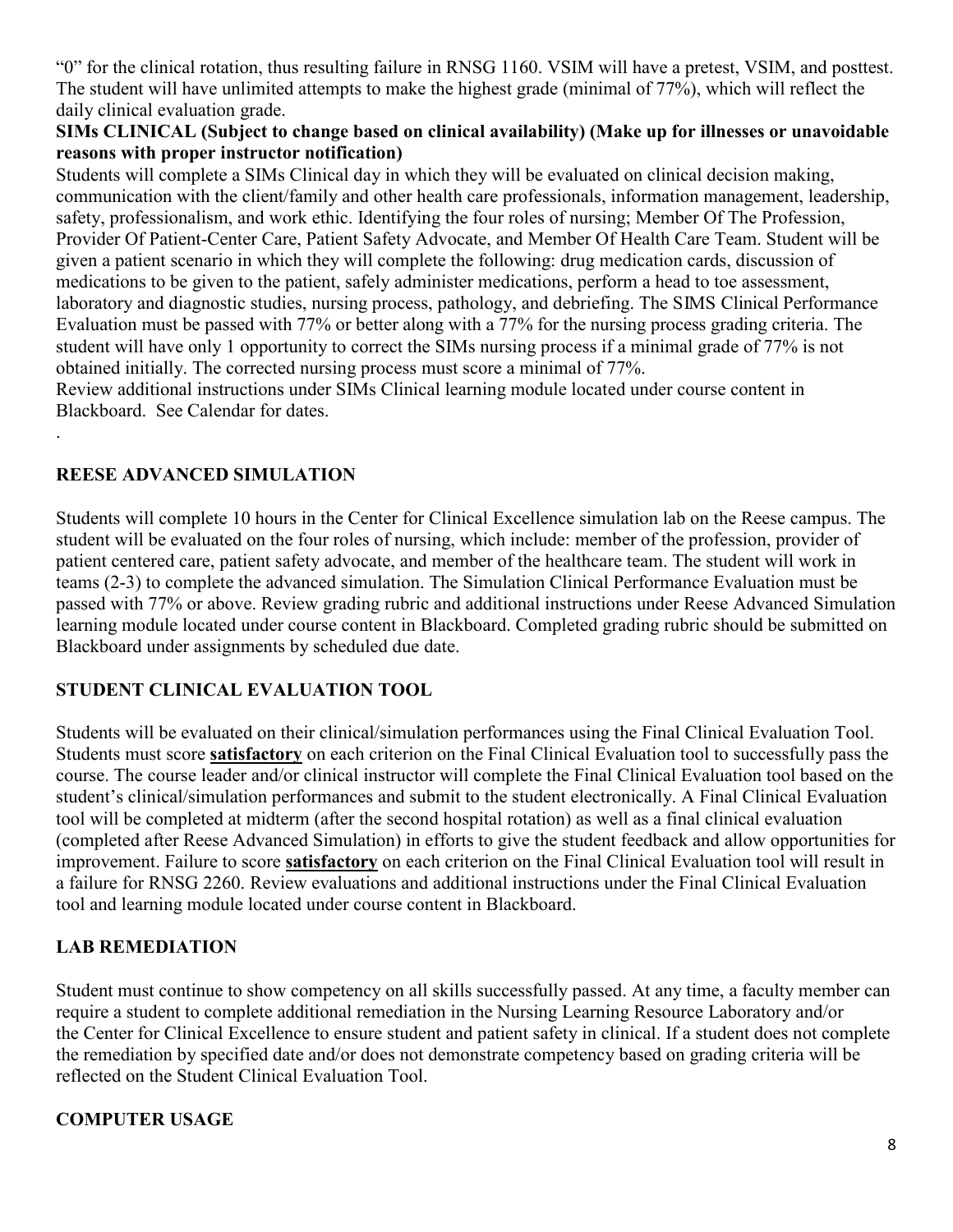As computer technology in the field of health occupations continues to be a necessity, computers will be used in this course almost exclusively, except for a few assignments. All students have access to computers and printers on the South Plains College campus. Students will be expected to utilize computers to access assignments and classroom resources. All registered students are supplied with a working email account from South Plains College, the student should check this email regularly. To take exams, students must have their username and password. All students are expected to know their SPC student username and password.

### **SKILLS LAB**

All skills listed are skills that will be demonstrated by instructor and students to show competency. All skills below must be PASSED by the due date to successfully complete the skills competency portion of RNSG 2260.

## **LAB COMPONENT & CHECK-OFF**

The skill must be passed by the assigned date. Failure to validate skill competency by the assigned date will result in failure of RNSG 2260. All required skills will be demonstrated during class time. Students are required to stay during practice time to practice skills demonstrated. All skills may or may not be checked off during live check off time depending on scenario student receives. It is the student's responsibility to be prepared to demonstrate all skills at all times according to list and given rubric.

# **GRADING POLICY**

**This course is not graded using the traditional letter grade system, instead the Pass/Fail grading system is used**. The grade for this course will be determined upon completion of the following components:

| Item:                                   | <b>Evaluation Method:</b>                                                                                        |
|-----------------------------------------|------------------------------------------------------------------------------------------------------------------|
| Clinical Math Competency Exam           | Must achieve at least a 90% on the exam (Pass/Fail)                                                              |
| <b>Reese Simulation Clinical Packet</b> | Pass/Fail                                                                                                        |
| <b>Simulation Clinical Performance</b>  | Minimum of 77% on                                                                                                |
| Evaluation (2)                          | the SIMS Clinical Performance Evaluation                                                                         |
| Daily Clinical Evaluation (4)           | Hospital Daily Performance Evaluation with a<br>minimal of a 77% average for each scheduled<br>clinical rotation |
| Nursing Process (4)                     | Pass all 4 clinical packets with a minimum of a 77%<br>based on the patients in the hospital setting.            |
| <b>Student Clinical Evaluation Tool</b> | Scoring satisfactory on each criterion on the Student<br><b>Clinical Evaluation tool</b>                         |
| <b>Course Total</b>                     | Pass/Fail                                                                                                        |
| Skills:                                 | Show competency (Pass/Fail) for all 5 skills via live                                                            |
| 1) Nasogastric Tube Insertion and Care  | checkoff                                                                                                         |
| 2) Sterile urinary catheter             |                                                                                                                  |
| 3) Sterile CVL dressing change          |                                                                                                                  |
| 4) Tracheostomy care $&$ suctioning     |                                                                                                                  |
| 5.) Wound Care                          |                                                                                                                  |
| <b>IV</b> Insertion/Discontinuation     | Live IV Skills Checkoff                                                                                          |
| Medication administration               | <b>Reese Simulation</b>                                                                                          |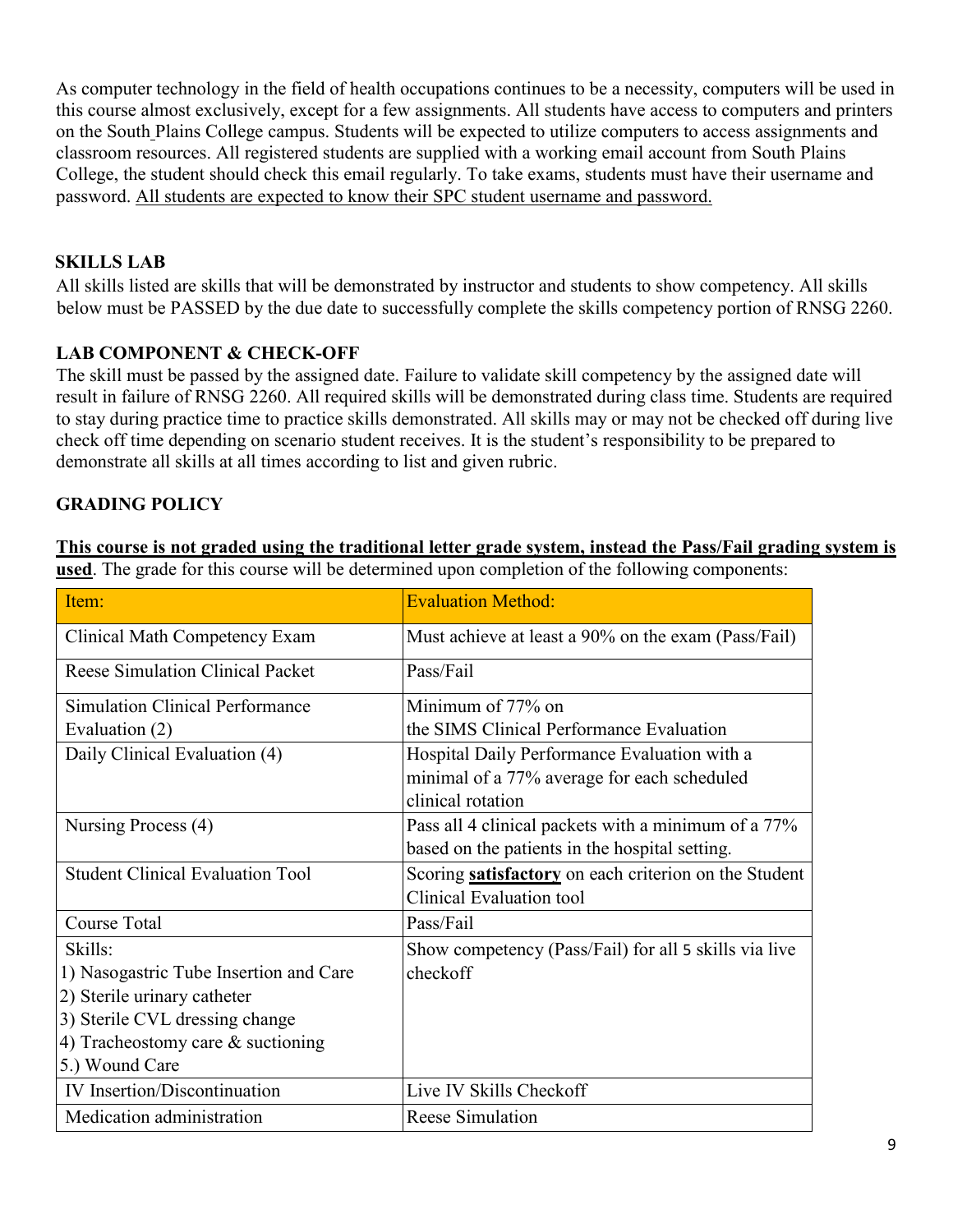#### **SKILLS REMEDIATION POLICY**

Students who are not successful in their skills will receive a Skill Enhancement Sheet with the following: 1) additional lab practice hours for each failed rubric/skill, 2) additional assignment(s) on failed skill(s). Students MUST complete assigned remediation plan according to Skill Enhancement Sheet prior to second or third attempt/recording and upload with next rubric attempts, failure to upload will cause a delay in grading process. Skills uploaded after the due date and time will not be watched, the student will receive a remediation form without feedback to be completed prior to recording for the second attempt. This will also apply for any attempts submitted late. Failure to complete remediation or pass the skill before the assigned due date per calendar will result in unsatisfactory of skill and student will fail RNSG 2260.

#### **GRADING SCALE**

Course Grade are based on the following scale:  $Pass = 77 - 100$ Fail  $= 76.9$  and below

The student must pass RNSG 1115, pass the clinical math competency exam, demonstrate competency in all required skills, receive a minimum of a 77% on 4 hospital clinical packets, receive a 77% or above on the simulation and daily clinical evaluations, complete the Reese Simulation clinical packet, and receive a satisfactory on the final evaluation tool to pass this course.

Failure of didactic or clinical will require repeating RNSG 2307 & 2260 courses. When repeating any course, the student is required to retake all aspects of the course including the required written work. If a student has previously passed RNSG 1115 they must demonstrate competency & safety of the health assessment prior to any clinical experiences.

#### **COURSE SCHEDULE**

See course calendar for date, time, and location. Students will be responsible for all assignments and dates listed in the course calendar.

#### **COMMUNICATION POLICY**

Electronic communication between instructor and students in this course will utilize the South Plains College "My SPC" and email systems. The instructor will not initiate communication using private email accounts. Students are encouraged to check SPC email on a regular basis each week of class. Students will also have access to assignments, web-links, handouts, and other vital material which will be delivered via Blackboard. Any student having difficulty accessing the classroom website or their email should immediately contact their instructor for direction. The instructor will work with any student to ensure the student has access to a computer on campus and can obtain the needed class content that is located on the course website. The course leader may also use the "Remind" app to electronically communicate with students. Communication is imperative to your success in this course and is highly encouraged.

#### **STUDENT CONDUCT**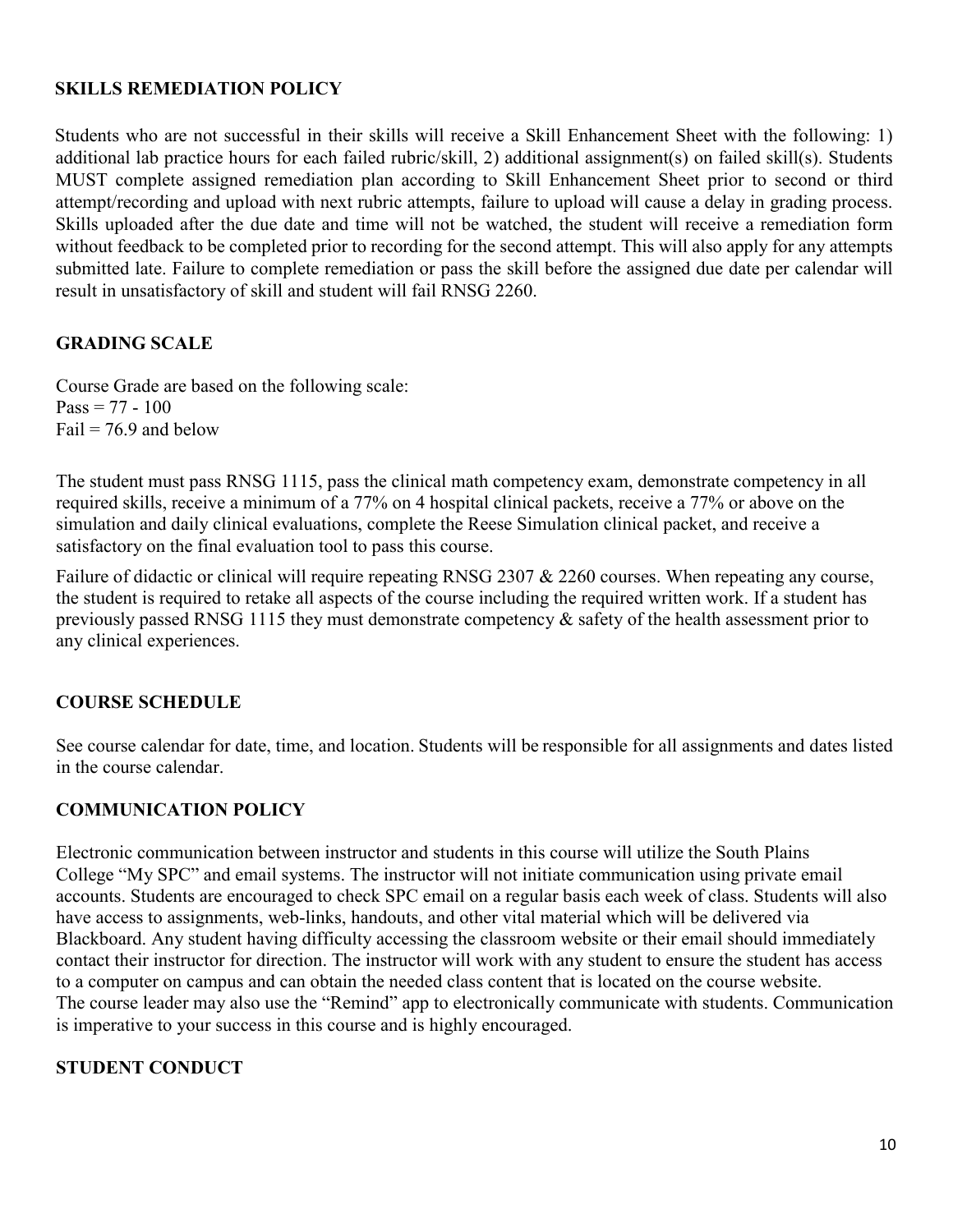Rules and regulations relating to the students at South Plains College are made with the view of protecting the best interests of the individual, the general welfare of the entire student body and the educational objectives of the college. As in any segment of society, a college community must be guided by standards that are stringent enough to prevent disorder, yet moderate enough to provide an atmosphere conducive to intellectual and personal development.

A high standard of conduct is expected of all students. When a student enrolls at South Plains College, it is assumed that the student accepts the obligations of performance and behavior imposed by the college relevant to its lawful missions, processes, and functions. Obedience to the law, respect for properly constituted authority, personal honor, integrity, and common sense guide the actions of each member of the college community both in and out of the classroom.

Students are subject to federal, state, and local laws, as well as South Plains College rules and regulations. A student is not entitled to greater immunities or privileges before the law than those enjoyed by other citizens. Students are subject to such reasonable disciplinary action as the administration of the college may consider appropriate, including suspension and expulsion in appropriate cases for breach of federal, state or local laws, or college rules and regulations. This principle extends to conduct off-campus which is likely to have adverse effects on the college or on the educational process which identifies the offender as an unfit associate for fellow students. Any student who fails to perform according to expected standards may be asked to withdraw. Rules and regulations regarding student conduct appear in the current Student Guide.

# **SPECIAL REQUIREMENTS (\*Read Carefully)**

### **SPECIAL INSTRUCTIONS FOR SKILLS CHECK OFFS, RECORDING OF SKILLS, SIMULATION AND CLINICALSITES**

Students must arrive in **full SPC uniform for skills check offs, recording of skills, Reese simulation and clinical sites.** Cell Phones are permissible, kept on silent mode, and should not be used in patient areas, hallways, or nurses' stations. Cell phones may be used on you lunch break. Failure to use responsibly will result in a 50% penalty for the clinical day. Exception is iPad checked out to students by SPC ADNP. Students assumes responsibility for loss or damage to their property. Failure to comply will the SPC Uniform Policy may result in a deduction for any assignments due that day (clinical daily attendance and evaluations). The clinical instructor will remove the student from the clinical setting if the student demonstrates unsafe clinical performance. Unsafe clinical performance may result in clinical failure and/or dismissal from the ADNP. Examples of unsafe clinical performance include, but are not limited to the following:

- a. Failure to complete assigned clinical paperwork
- b. Placing a patient in physical or emotional danger
- c. Assuming inappropriate independence
- d. Failure to accept moral and legal responsibility for his/her own actions
- e. Violation of professional integrity as expressed in the ANA Code of Ethics
- f. Performing invasive procedures or giving medications without an instructor.

All invasive procedures must be observed by the instructor. Students will comply with Health Insurance Portability and Accountability Act (HIPAA) in and out of the clinical/simulation setting. HIPAA violations are subject to grade deductions and/or the student's removal from the SPC nursing program.

# **COURSE DISCLAIMER**

Working within the healthcare field can be stressful and requires a mentally tough individual to provide medical care in the hospital environment. To better prepare students for a career in the healthcare profession, there will be times during this course where students will be exposed to training scenarios and situations that will be unpleasant to the average college student. If the student does not feel they can tolerate this type of learning environment, they should discuss this with me immediately before continuing the course. Additionally,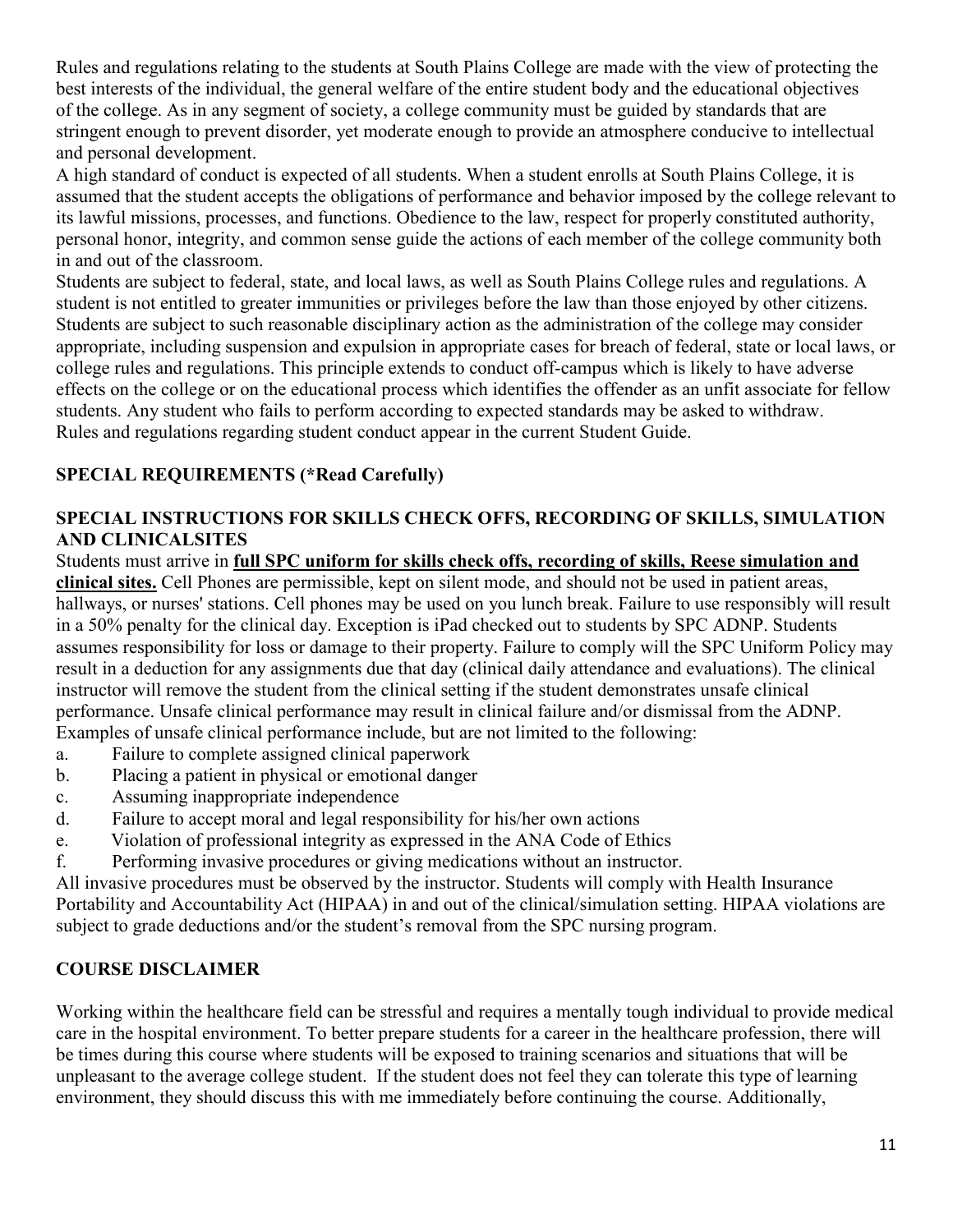enrollment in this course does not guarantee a passing grade, successful completion of the nursing curriculum, or NCLEX- RN examination.

## **GRIEVANCE POLICY**

The student is responsible for scheduling an appointment with the course leader to discuss the final grade or discipline action. If the student is not satisfied, he/she should schedule an appointment with the Director of the Associate Degree Nursing Program, following that would be the Health Sciences Dean. The procedure will follow the same guidelines that are found in the ADN student handbook.

# **ACCOMMODATIONS**

### **4.1.1.1. Diversity Statement**

In this class, the teacher will establish and support an environment that values and nurtures individual and group differences and encourages engagement and interaction. Understanding and respecting multiple experiences and perspectives will serve to challenge and stimulate all of us to learn about others, about the larger world and about ourselves. By promoting diversity and intellectual exchange, we will not only mirror society as it is, but also model society as it should and can be.

#### **4.1.1.2. Disabilities Statement**

Students with disabilities, including but not limited to physical, psychiatric, or learning disabilities, who wish to request accommodations in this class should notify the Disability Services Office early in the semester so that the appropriate arrangements may be made. In accordance with federal law, a student requesting accommodations must provide acceptable documentation of his/her disability to the Disability Services Office. For more information, call or visit the Disability Services Office at Levelland (Student Health & Wellness Office) 806-716-2577, Reese Center (Building 8) 806-716-4675, or Plainview Center (Main Office) 806-716- 4302 or 806-296-9611.

#### **4.1.1.3 Non-Discrimination Statement**

South Plains College does not discriminate based on race, color, national origin, sex, disability or age in its programs and activities. The following person has been designated to handle inquiries regarding the nondiscrimination policies: Vice President for Student Affairs, South Plains College, 1401 College Avenue, Box 5, Levelland, TX 79336. Phone number 806-716-2360.

#### **4.1.1.4 Title IX Pregnancy Accommodations Statement**

If you are pregnant, or have given birth within six months, Under Title IX you have a right to reasonable accommodations to help continue your education. To [activate](http://www.southplainscollege.edu/employees/manualshandbooks/facultyhandbook/sec4.php) accommodations you must submit a Title IX pregnancy accommodations request, along with specific medical documentation, to the Director of Health and Wellness. Once approved, notification will be sent to the student and instructors. It is the student's responsibility to work with the instructor to arrange accommodations. Contact the Director of Health and Wellness at 806-716-2362 or [email](http://www.southplainscollege.edu/employees/manualshandbooks/facultyhandbook/sec4.php) [cgilster@southplainscollege.edu](mailto:cgilster@southplainscollege.edu) for assistance.

### **4.1.1.5 Campus [Concealed Carry](http://www.southplainscollege.edu/employees/manualshandbooks/facultyhandbook/sec4.php) Statement**

Texas Government Code 411.2031 et al. authorizes the carrying of a concealed handgun in South Plains College buildings by individuals and in accordance with Texas Government Code 411.209 (a). All holders of a valid Texas License to Carry may carry on their person a handgun that is concealed in accordance with Texas Penal Code 46.03 (a-2). Qualified law enforcement officers or those who are otherwise authorized to carry a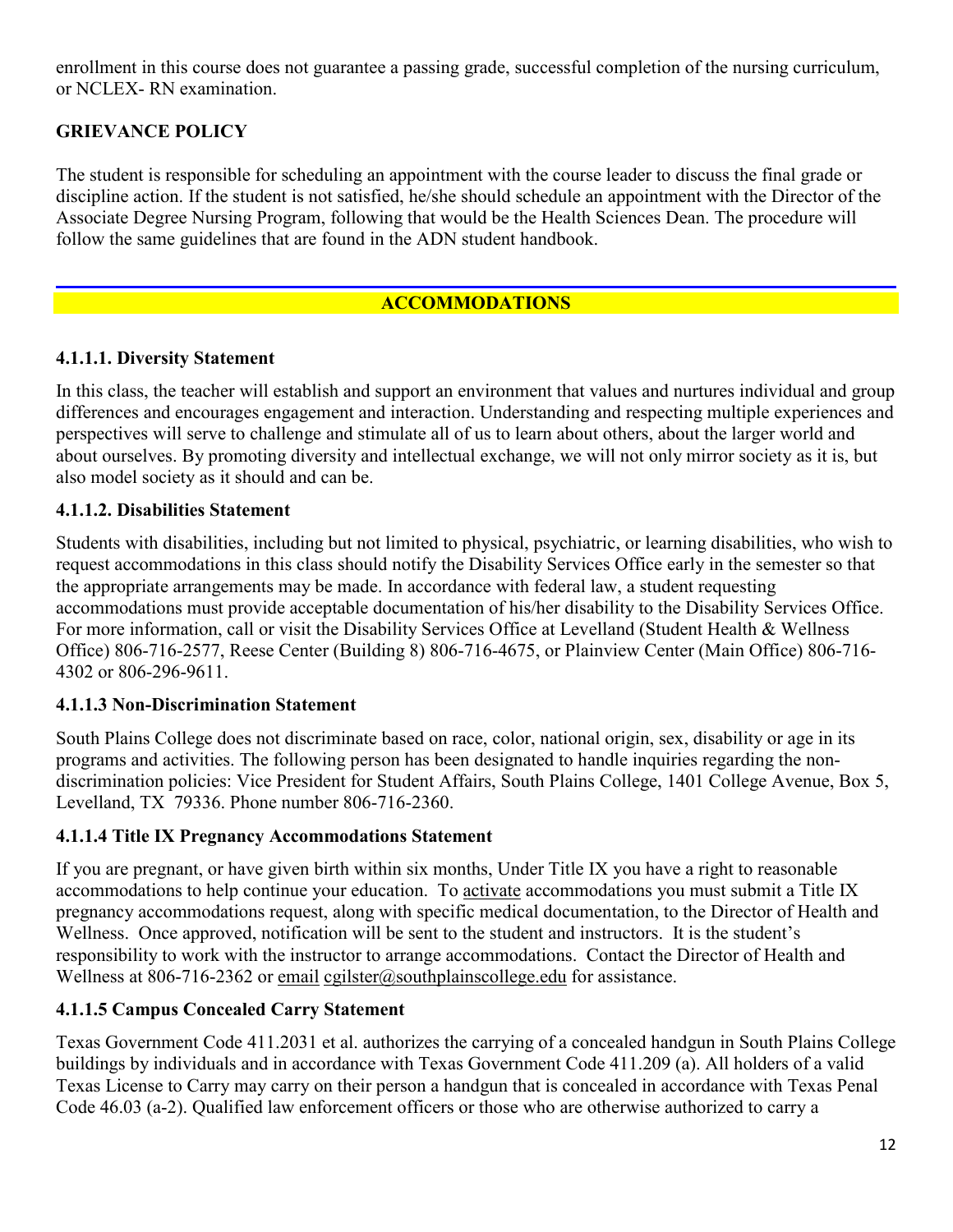concealed handgun in the State of Texas are also permitted to do so. Pursuant to Penal Code (PC) 46.035 and South Plains College policy. Individuals may not carry a concealed handgun in restricted locations. For a list of locations and Frequently Asked Questions, please refer to the Campus Carry page at:

https://www.southplainscollege.edu/campuscarry.php. Concealed Carry (Also Known as Campus Carry) FAQs. What is Senate Bill 11, sometimes known as Campus Carry? Texas Senate Bill 11 allows for the carrying of concealed handguns on Texas public institution campuses by individuals holding a valid Texas License to Carry (LTC) or Concealed Handgun License (CHL). Report violations to the College Police Department at 806-716- 2396 or 9-1-1.

# **FOUNDATION SKILLS**

# **BASIC SKILLS–Reads, Writes, Performs Arithmetic and Mathematical Operations, Listens and Speaks**

F-1 Reading–locates, understands, and interprets written information in prose and in documents such as manuals, graphs, and schedules.

F-2 Writing–communicates thoughts, ideas, information, and messages in writing and creates documents such as letters, directions, manuals, reports, graphs, and flow charts.

F-3 Arithmetic–performs basic computations; uses basic numerical concepts such as whole numbers, etc.

F-4 Mathematics–approaches practical problems by choosing appropriately from a variety of mathematical techniques.

F-5 Listening–receives, attends to, interprets, and responds to verbal messages and other cues.

F-6 Speaking–organizes ideas and communicates orally.

### **THINKING SKILLS–Thinks Creatively, Makes Decisions, Solves Problems, Visualizes and Knows How to Learn and Reason**

F-7 Creative Thinking–generates new ideas.

F-8 Decision-Making–specifies goals and constraints, generates alternatives, considers risks, evaluates, and chooses best alternative.

F-9 Problem Solving–recognizes problems, devises, and implements plan of action.

F-10 Seeing Things in the Mind's Eye–organizes and processes symbols, pictures, graphs, objects, and other information.

F-11 Knowing How to Learn–uses efficient learning techniques to acquire and apply new knowledge and skills. F-12 Reasoning–discovers a rule or principle underlying the relationship between two or more objects and applies it when solving a problem.

### **PERSONAL QUALITIES–Displays Responsibility, Self-Esteem, Sociability, Self-Management, Integrity and Honesty**

F-13 Responsibility–exerts a high level of effort and perseveres towards goal attainment.

F-14 Self-Esteem–believes in own self-worth and maintains a positive view of self.

F-15 Sociability–demonstrates understanding, friendliness, adaptability, empathy, and politeness in group settings.

F-16 Self-Management–assesses self accurately, sets personal goals, monitors progress, and exhibits selfcontrol.

F-17 Integrity/Honesty–chooses ethical courses of action.

# **SCANS COMPETENCIES**

C-1 **TIME** - Selects goal - relevant activities, ranks them, allocates time, prepares, and follows schedules.

C-2 **MONEY** - Uses or prepares budgets, makes forecasts, keeps records and adjusts meet objectives.

C-3 **MATERIALS AND FACILITIES** - Acquires, stores, allocates, and uses materials or space efficiently.